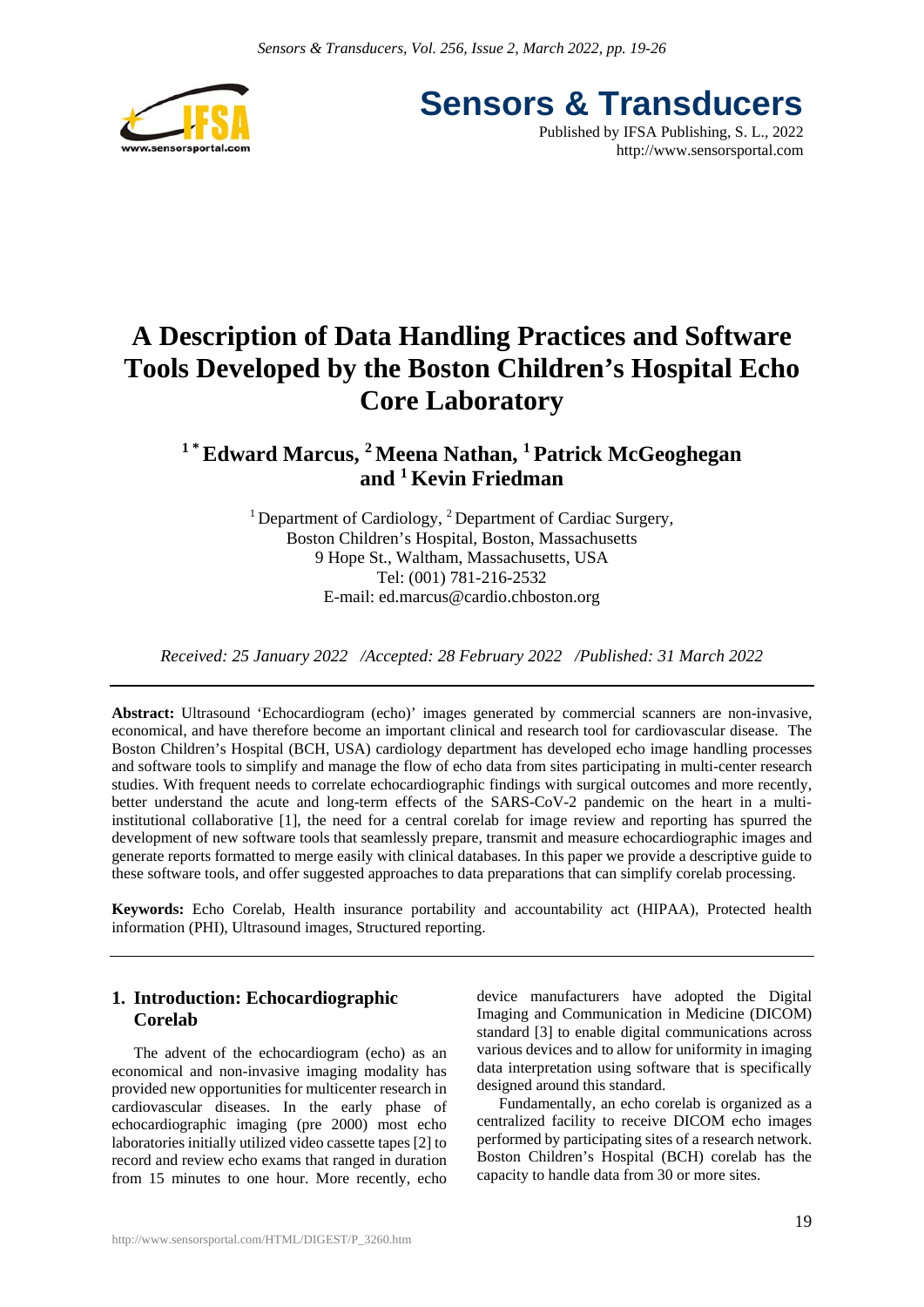In the 20 years BCH has served as an echo corelab, nearly two dozen research protocols have been implemented, to generate publications on topics ranging from anatomy and pathophysiological effects of congenital heart disease [4], efficacy of pharmaceutical interventions [5], inter observer variability of measurement [6], and comparisons of outcomes from differing disease management strategies [7].

Multi-site research protocols can generate thousands of echocardiographic studies for management by the corelab. Each of these studies undergoes progressive stages of processing from initial scanning, to transmission and eventual reading by the corelab's echo technicians and echocardiographers. Each study received by the corelab is also checked and stored for easy access from a reading list. From a design perspective, at each of these preparation steps, implemented software should have the capacity to assign and recognize study identifiers (ID), ensure patient identifiers are anonymized, and to seamlessly transmit de-identified study echos for the corelab review [8] .

A standard corelab research project begins with the definition of research aims, followed by the enrollment of participating sites [9], development of subject inclusion/exclusion criteria, preparation of training materials, budget forecasting, and specification of software tools to be implemented at progressive stages of the research data pipeline [8]. These challenges require expertise from physicians with experience in the diseases being studied, as well as the supporting efforts by administrators, data managers, information technology (IT) professionals, and software engineers to implement needed processes and tools.

The echo corelab also works in close collaboration with a centrally administered data coordinating center (DCC). The DCC has responsibility for monitoring patient enrollments, developing maintained clinical databases, and managing the centralized channels of communication between participating sites of the research network [10]. The corelab's partnership with DCC includes creating training materials for image acquisitions and transfers. Additionally, corelab reports of measurement data are provided for upload to the study specific database at the DCC. This requires appropriate formatting of all corelab data for merging into databases maintained at the DCC.

## **2. Methods**

## **2.1. Study Identifiers**

Before a corelab protocol is implemented, it is helpful to have some estimate of: 1) The number of participating research sites; 2) The number of subjects to be enrolled, and 3) The number of echo studies to be performed on each enrolled subject. These preliminary estimates will determine the required

storage capacity for the corelab, and allow for appropriate formatting of each study's identifier (Study ID).

Study IDs are designed to uniquely identify each recorded image set. The encoding of the study ID is vital to identify echo data through each stage of image processing, review, and reporting. BCH study IDs are encoded with these identifying components (Fig. 1):

*Protocol ID* : Protocol IDs are the component of the Study ID needed to link the dataset with the appropriate research project.

*Site ID* : Site ID's are a component of the Study ID needed to indicate the site from which the study was received.

*Subject ID* : Subject IDs are proxy references that can link to mapped patient medical records maintained by sites. For the corelab, the subject ID therefore provides a means to communicate with the site about a particular subject, without having to access the subject's private identifying information.

*Time Point ID*: Corelab protocols frequently consist of multiple follow-up echocardiograms for a given subject. Starting with a baseline diagnosis scan (scan 1), the subject might undergo multiple follow-up echocardiograms over a period of days, months or years. Each scan's placement in this follow up sequence is specified by the Time Point ID.



**Fig. 1.** The component factors, which uniquely identify each echo study include the protocol, site, subject, and time point.

The planning of anticipated site and subject participations is a key component of the Study ID's format to be implemented for a research protocol. For example, if participating site counts will not exceed 99, the format of the Study Id's site component can be limited to two digits. Similarly, if subject participation counts will not exceed 9999, then four digits of the Study ID's subject component will suffice to identify each subject.

## **2.2. Protected Health Information (PHI)**

Since the introduction of the Health Insurance Portability and Accountability Act of 1996 (HIPAA) [11], site research data provided to outside entities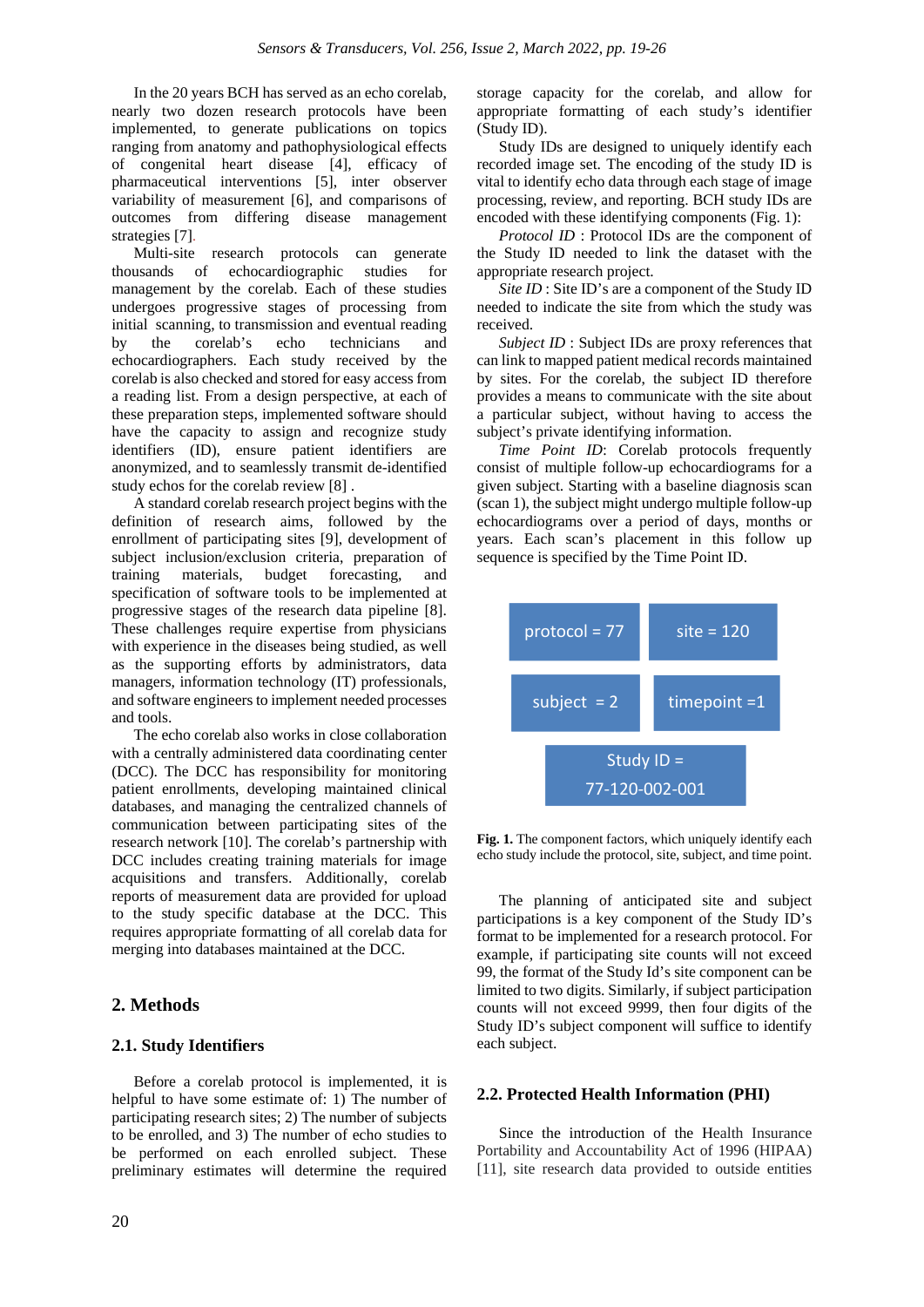needs to be 'scrubbed' of protected health information (PHI) that can reveal a subject's identity. With an echo data set, there are two basic types of PHI that need be removed at the site before the images can be transmitted.

The first type of PHI is found in the embedded pixels of each echo image, which may include textual information of the research subject's name or medical record number. With most image formats, this identifying information is visualized at the very top regions of the echo image, and is readily accessed for image redactions by software (Fig. 2).

A second type of PHI is found in DICOM tag elements which contain the metadata descriptions of each image file. These data elements include information such as the research subject's name, medical record number, address, telephone, or date of

birth. Our laboratory has implemented a tool, which applies open source DICOM methods [12] to reconfigure PHI sensitive data elements by automatically de-identifying these elements with substitute or blank values.

In practice, techniques for PHI removal may be site specific and some participating sites may apply preferred software packages for the de-identification. Different sites may also have hospital specific PHI regulations related to types of information that can be released. However, to ensure compliance with HIPPA, the corelab always performs a final check to confirm that all PHI elements are redacted. An ideal solution for image preparations in the future would be a single software package suitable for all sites, irrespective of the echo platform used, standardizing the method of

## **Redacted Image Pixels Redacted DICOM Data Elements**



## $\blacktriangle$ **Name** .<br>Value **Accession Number**  $| \cdot |$ Modality FOR PRESENTATION Presentation Intent Type **Philips Medical Systems** Manufacturer Referring Physician's Name iE33 Manufacturer's Model Name Patient's Name Patient ID Patient's Birth Date Patient's Sex 000000 Clinical Trial Subiect ID 77-000000-01 Clinical Trial Time Point ID PMS5.1 Ultrasound iE33\_6.3.7.745 Software Version(s) 19.844 Frame Time Study ID  $\overline{0}$ Series Number Instance Number Image Comments

**Fig. 2.** Protected health information (PHI) is embedded as pixels in the echo images, or as the values contained within each image file's DICOM data elements. Pixels are redacted by manually identifying image regions containing PHI, and DICOM data elements are cleared by a configured automatic process to remove elements with potentially sensitive PHI.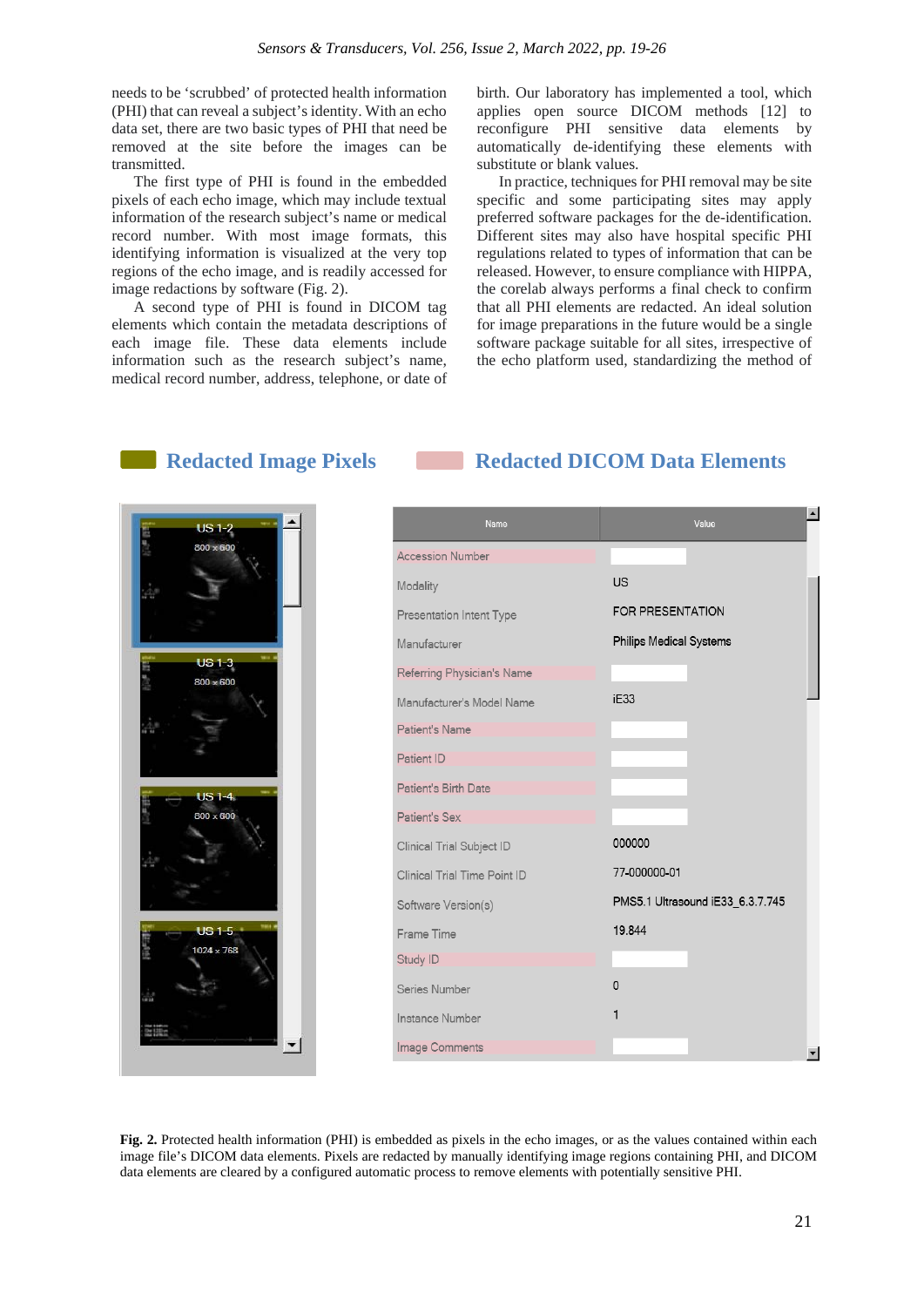image de-identifications by sites prior to the corelab transfer.

## **2.3. Patient Characteristics**

In addition to removing PHI, the site will also provide metadata information for purposes of characterizing the study subject, and for inclusion of the data as part of defined subject categories. Information on age, sex, height, weight, blood pressure, or other vital data will allow for measures at the corelab to be normalized for statistical analysis. In a pediatric study there will be a spectrum of different ages and stages of developmental growth; thus, the normal ranges for a cardiac measure depend on factors such as age, height, weight, or body surface area. Standardization allows for the assessments of whether a measurement is within or outside of a defined normal range. Mathematically, these normative values are based on standard deviations from normal population mean, and are collectively known as measurement 'z scores' [13, 14].

## **2.4. Data Uploads From Sites**

Once PHI data is removed, the sites upload images to a central and secure data server. For the images to upload, BCH has implemented a system for synchronization between echo data folders on site computers and objects of archiving systems contained within the Amazon Web Service (AWS) [15, 16].

The AWS archiving system is convenient for several reasons. First, the AWS upload occurs rapidly and reliably. As AWS is open source, needed configuration changes such as new user accounts, can be made by the corelab directly in the study specific space of the AWS system. Finally, for large studies the AWS storage system is cost-effective, and provides for a tiered storage pricing based on frequency of data access.

## **2.5. Image Transfers to the Corelab**

From the AWS study archives, the corelab can download and review each study. However, prior to the downloaded study being released for review by the corelab reader, a quality assurance check is performed. When images are first received, preliminary checking procedures will compare image file counts with a manifest of expected files from a DICOM directory. If missing images are identified, then the site can be informed, and a data resend request might be activated.

After all study content is confirmed as received, each image is then tested to ensure that it is readable. Although the DICOM standard dictates a generic image format, DICOM accepts a wide variety of specific image formats, some of which may not have been previously encountered by the corelab's reading software. When a new format arrives that cannot be

rendered by the existing software version, the software is modified and redesigned to accommodate the new image format.

Another important factor to be checked is to ensure that there has not been inadvertent 'mixing', which can occur if images from two or more study subjects (or study time points) have been combined into the same study data folder. To prevent study mixing, the DICOM standard's unique identifiers and study dates are assessed for each folder. If more than one study is indicated to be in the folder, the mixing indications are flagged to be further assessed and to consider that a resend might be appropriate.

The final check of received data is the visual inspection of images for PHI redactions that may have been inadvertently missed by the site's deidentifications. A typical echo study can have 100 or more images, and checking all the images can be labor intensive. To mitigate this, we have developed a system to automatically identify 'key images' containing PHI. A key image is a representative image in a format that is shared by other images in the study. Using this method, the redaction of pixels identified in the key image, can be automatically applied to the pixels of other image files with the same format as the key image.

## **2.6. Corelab Accession Numbers**

When a study is checked and cleared for echo reading, the data are assigned with an accession number to specify the order of the study's arrival to the corelab. Starting with '1' (the first received study) the subsequent arrival of new studies from different sites will lead to progressively incremented accession numbers.

Accession numbers serve two important purposes. First, the accession number is an implicit connection to the counts of all studies received to date. The second feature of accession numbers is the simplicity the numbers provide to reference the study in ways that are more easily communicated verbally than the more complex study ID. The accession number becomes an effective pointer to a particular study at the corelab, while the Study ID contains supplemental data components with further details about the study, such as the originating site, subject number, and echo scanning time point.

There are two basic techniques for study accessions. An unstructured accession process will accept studies in the order in which they are received. A structured accession process will order study placements into the reading list in a specific way that might be guided by study protocols. For example, if a subject is to have three scanning time points and these scans are to be reviewed in sequence, then the studies are assigned three consecutive accession numbers. While structured accessions save time during the echo read, they are harder to implement.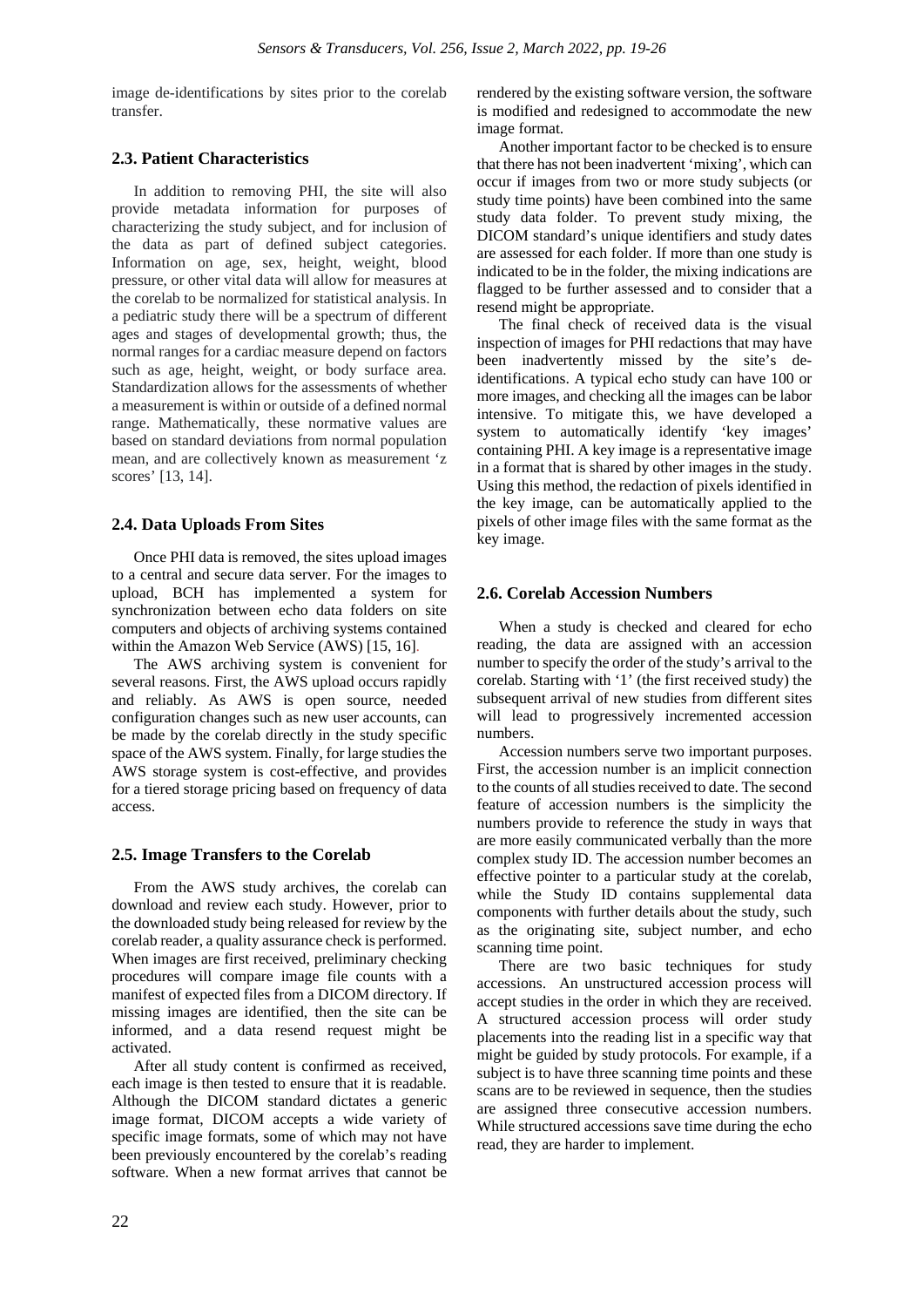## **2.7. Reading List Activation**

The final step to prepare a study for the reading list is to activate a flag that will serve as an indication of the study's progress through the reading pipeline. At our corelab, these enumerated flags show the study's progress through the different stages of the review:

- 1) *Active Flag*: the study is in the process of being measured.
- 2) *Signed Flag*: the study measures are completed and ready for sending to the DCC.
- 3) *Sent Flag*: the study measures have been successfully transmitted to the DCC, and are locked from additional edits.
- 4) *Retired Flag*: the study measures are not to be sent to the DCC.

When the study is first placed into the reading list, the flag is set to 'active'. When all measures are completed, the study is 'signed' by the reviewer. Signed results are sent to the DCC and the 'sent' flag is applied. Studies indicated for withholding of data from the DCC are designated to be 'retired'.

## **3. Reviewing, Measurement and Reporting**

## **3.1. The Echo Report**

Corelab physicians and echo technologists apply a custom designed software program to render images and trace geometric tissue measurements as image overlays. These measures are presented to the reviewer as a checklist of items that form the content of each study's structured echo report. This report checklist will have been specified by the group of principal investigators with knowledge about the measures considered to be important and essential to

fulfill the specific aims of the research. All needed measurements are then organized into the report as sections of a tree data structure that can be completed by reviewers as they read the echo.

Content of the echo report generally includes items that are classified into three basic categories: 1) Traced Measures 2) Calculations and 3) Coded Assessments. Each of these item types is configured in a similar fashion. First, the item of interest is selected from a dictionary of coded concepts [17] for inclusion into the report. The selected dictionary item is then characterized by its unique code to identify what will be reported. The item's presentation in the report's interface may also be customized and presented to the reviewer with a helpful guide to the intended measurement's anatomical imaging location. Measured content also has the specification of desired units, and display precisions. Finally, each item of the report is exported to the DCC with a unique database field code that is mapped directly to the DCC's master database.

'Traced' items of the echo report are based on the reviewer generated outlines drawn as image overlays. These measures might include point-to-point distance assessments (Fig. 3), or a measure of the heart chamber's cross-sectional area visualized from a 2-dimensional echo view [18]. Velocity of blood flows or tissue motions can also be quantified from the echo scanner's application of Doppler processing [19].

Calculated report items are automatically assessed by computing derivations based on the inputs provided from the tracing measures. Reported calculations might consist of the heart chamber's volume reconstruction [20], a ratio between two traced measures, or the statistical identification of a measurement outlier from an expected normal range [13].



**Fig 3.** The dimension of a traced left ventricle long-axis is stored as one item of the echo report.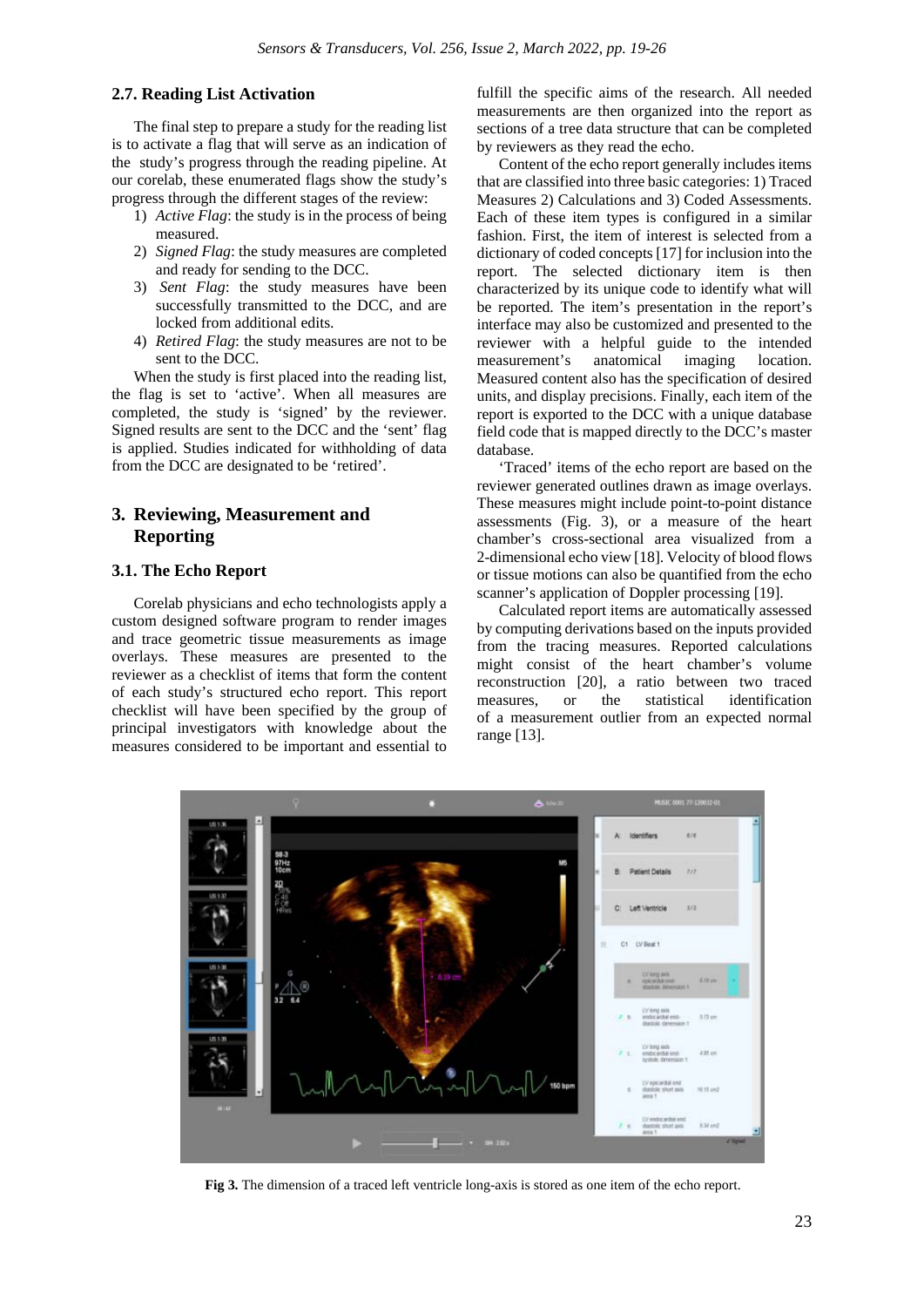Coded report items are not measures per se, but are assessed as selectable options from a list. An example of a coded report item may be a reviewer's indication for the severity of a disease condition as either 'mild, moderate, or severe'. Each selectable option from the list will have a unique identifying code formatted for compatibility with database structures maintained at the DCC.

An important feature of each report item is the option to indicate if the item's measurement or assessment cannot be made. Generally, there are two reasons that a particular measurement or assessment might be incomplete. First, if the image of the heart structure to be visualized for the report item is not available from received images, the report item is said to be 'Missing', because the image is missing. A second cause of incomplete measurement may arise from poor image quality. In such cases, the reporting item result can be indicated as 'Indeterminate', i.e. the image is present, but a reliable assessment is nevertheless not possible.

## **3.2. Signatures and Exports**

After measures are completed, the report is finalized with a signature from the reviewer. The study findings are then considered ready for inclusion with results from other completed studies into a dataset, which is exported to the DCC on a periodic basis. The exported data will constitute one key component for the analysis of study outcomes, and will form the comprehensive statistical basis of the research protocol's clinical recommendations. The DCC's statisticians and corelab personnel are then convened into study committees that review results and develop manuscripts for scientific publication.

## **4. Discussion**

#### **4.1. Designing Perspectives**

Some aspects of the software features specifically designed for a corelab are very different from the features of a clinical software design. A clinical software program undergoes a rigorous Food and Drug Administration (FDA) approval for well-defined functional requirements in patient care scenarios. With a corelab application, the design and implementation of the software is more fluid and versatile, and has an ability to respond to needs that may not be anticipated at the initiation of the research protocol. Several changes to the software may be indicated after the corelab's review of initial image datasets. The software is then designed to rapidly accommodate any alterations that might be suggested by the new knowledge gained as the research project progresses. Some of these changes might include the addition of a measurement for echo reporting, or a modification to the imaging aims which can alter the process at the sites for imaging and data upload preparations.

With the goal to achieve software flexibility, it is useful to specify some of the critical functional details that will be the primary features shared by all corelab protocols. These critical features can then define the planning for effective and rigorous testing of the software. From the designer's perspective, the critical features also become more convenient to maintain, when the features can be partitioned from the other software elements that will be less critical for the research project.

To effectively manage corelab software, it is also important to understand which software features are to be hard coded (i.e. fixed and cannot be manipulated), and which features are to be user configurable for mid-stream protocol changes. Fixed features include the rendering of true image pixel colors, cine-image playback synchronization to a clock, and assured accuracy of traced measures when checked against calibrated standards. These basic and critical functionalities represent the essential components of the software needs for all research protocols. The more flexible aspects of designed software are ideally configurable in order to assist with protocol specific changes anticipated throughout the lifetime of the research project. A configurable item might include the addition of a new reporting measure, or some change to the Study ID format to handle growing patient enrollments and study counts.

Another practical and important design factor is to ensure all implemented software will be compatible with the various computer operating systems (OS) at the different sites of the corelab network. As some sites will have computers with a more recent version of the Microsoft Windows OS, it is prudent to choose which developed software features can be relied upon to perform for the various OS environments.

#### **4.2. Process Considerations**

In parallel to these considerations for design, the corelab's research output takes into account the linked processing between site image preparations, corelab reviewer measures, and the DCC's maintenance of research data. To facilitate a seamless integration between these stages of the corelab network, it is vital to provide some training of site personnel, and also test the corelab software capacities as early as possible with preliminary data validations. Early stage 'qualifying study' tests can then be applied to limited study counts and identify process or software changes to be made before large study influxes can be received. A test study process has now become standard practice for all stages of corelab data flow, including site image preparations, receiving area data handling, and structuring of echo measures forming the content of the study report.

## **4.2. Merged and Split Storage**

The different types of files handled by the corelab include the image files of DICOM, together with echo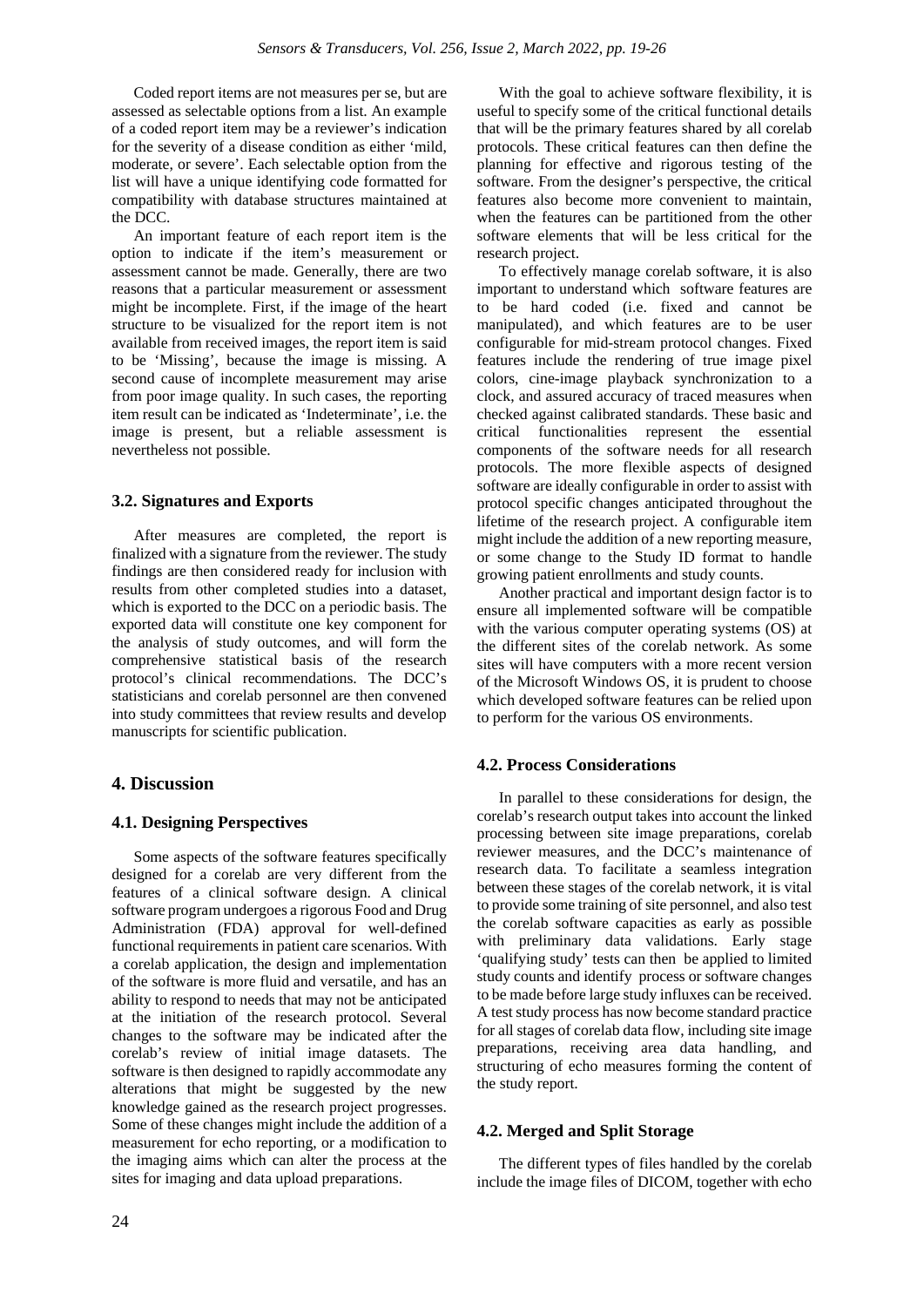report files containing results of image measurement data. A typical echo study consists of approximately 100 DICOM images, and may consume over 2 gigabytes (GB) of disk storage space. By contrast, an echo measurement file is formatted in the Extensible Markup Language (XML), and is relatively compact at approximately 100 kilobytes (KB) in size. For most corelab protocols, the DICOM images and the XML report file of the study will be stored in the same data folder. This is a 'merged' method of data storage that is simple to maintain, and is preferred for simple corelab protocols with one read per study.

Some corelab protocols will have images that might undergo multiple reads by different reviewers. The measures between the reviewers will then be assessed for inter-observer variability. When multiple sets of measures are to be generated for the same image files, it becomes useful to consider 'split' data storage configurations, with reports generated by each reviewer stored into separate folders, which are linked to the shared location of the centrally accessible images. A split storage configuration is more complex to implement, but facilitates the review and export of measures to be generated by different reviewers.

## **4.3. Other Data Pipeline Models**

The traditional model for a corelab network follows a data flow based on having sites provide images to a central reading facility. An implicit aspect of the centralized reading method therefore involves the de-identification of images by site data coordinators before the images can be uploaded. At the corelab, there is also a need to maintain significant resources to handle the gradual accumulation of all received site images which eventually reside on the corelab servers.

With the recent trends for economical 'cloudbased' data sharing, new possibilities are now introduced to simplify and alleviate the corelab's storage resource requirements. A cloud-based storage can allow for on-demand images to be downloaded for each initiated corelab study review session. When the study reads of the session are completed, the downloaded images can be purged from the corelab's server, greatly reducing the storage costs associated with a permanent local archive of the study. As more corelab projects are completed, a long term archiving of all image data (from all projects) is also economically achieved from a cloud-based storage.

Another corelab data exchange method to be considered, is to provide each site with reporting software designed to generate measurement results for a direct upload. In this 'distributed' study reading model, instead of receiving and reviewing images the corelab effectively functions to organize all the measurements generated by the site reviewers. The participating sites are then responsible for maintaining local image data, reviewing the images, and reporting measurement results with a periodic data send. With this envisioned data flow, the corelab only requires a

minimal storage capacity for the received measures. Additionally, the distributed reads alleviate the need for PHI redactions prior to image transfers, because all images remain at the site location.

The choice between a centralized or distributed data flow will ultimately depend on the complexity and specific aims of the research study. Centralized reads will benefit from the quality assurance procedures that can be easily applied by the corelab's limited pool of readers. Alternatively, distributed reading methods provide for the assessments of measurement variation between sites and the distributed model is implemented at a reduced cost. It is also important to note that with the distributed review process, the results from the different site reviewers may be influenced by each site's image reading practices. Subsequently, some variation factors can be anticipated in the statistics of measures that would be gathered from different sites.

## **Summary**

In this paper, we have provided descriptive guides to effective corelab planning, software component design, and data handling practices. For the purposes of planning and implementation, we suggest the initial steps to be considered for a new corelab protocol to include: (a) specification of the echo image views and measures needed for the research aims (b) preparation of training materials, (c) configuration of software for image preparations, transmissions, quality assurance checking, and reporting, and (d) a process to prepare measurements and related data in formats compatible with DCC records. The success of these linked data stages naturally benefits from engaged channels of communication maintained between the corelab, research sites, and the DCC.

As more sites from the US and other countries participate with corelab research, data pipeline handling capacities will need to be scaled and expanded to meet increasing image preparation, transmission, storage, and measurement activity needs. These factors will naturally spur the development of new software tools to distribute some of the corelab's current workload activity to the sites, where trained data managers and reviewers can independently apply image quality assurances and perhaps also perform site based measures. This envisioned distribution of corelab activity will be facilitated by improved software developments, and lead to cost effective and timely responses to arising public health research challenges.

#### **Acknowledgements**

This manuscript is an extension of materials presented during the 3nd International Conference on Advances in Signal Processing and Artificial Intelligence (ASPAI' 2021) [21].